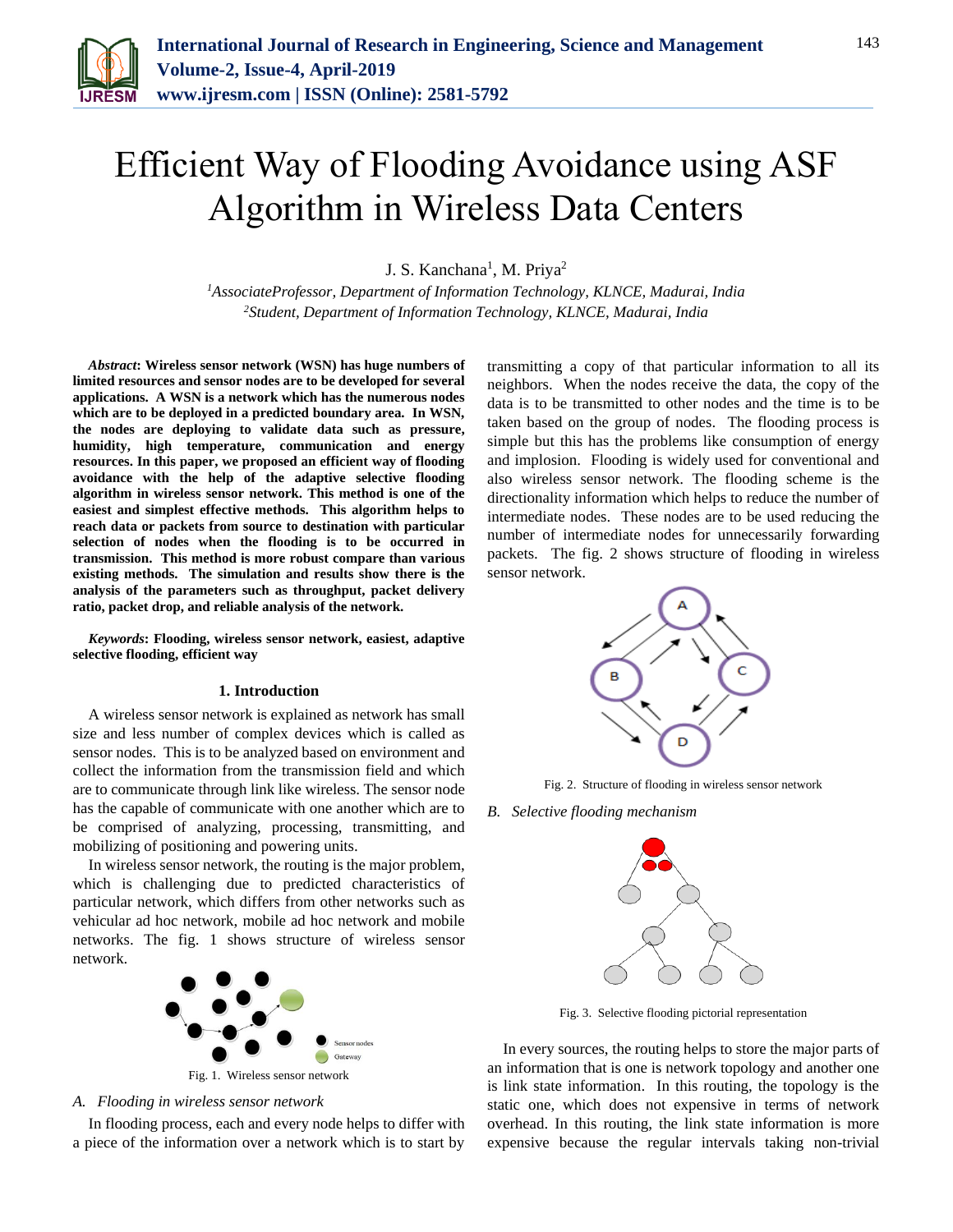

amount of bandwidth across the network. The selective flooding helps to initiate and store the network topology, but not the information about the link state across the network. The fig. 3 shows the pictorial representation of selective flooding.

In section 2, there are various papers are analyzed based on our proposed objective and section 3 shows proposed processing stages. In section 4 shows performance analysis of various parameters based on our proposed objective and section 5 shows overall conclusion of our objection and proposed paper.

## **2. Related work**

A selective packet inspection is proposed by Tommy Chin Jr [1] et al to detect DoS flooding using software defined networking. In this paper, a new attack detection method is to propose which are to be coordinated and monitored over a network. This method is capable to solve an issue with fast manner and which gives a high accuracy while balancing the workload on the OVS. In this paper, we proposed a novel method for detection and mitigation of TCP SYN flood attacks on the global environment for network innovations. This paper has the following information such as Geni and SDN, collaborative attack detection and containment approach, system architecture, system design, algorithms, communication protocol, implementation on Geni, and simulation parameter analysis. The further development of this paper is to analyze and to develop a systematic methodology along this line of work.

Ping Wang [2] et al proposed a TR069 WAN management protocol for WIA – PA wireless sensor networks. This paper presents an extension of a management range of TR069 protocol to the wireless sensor network. The unified device management is to be process between the internet and wireless sensor network direct manner. In this paper, we applied a TR069 management protocol which helps to achieve a unified management of the device integration and the communication occurs from the internet to the wireless sensor network. This paper has the following information such as architecture of the entire system, management protocol design, management mechanism, virtual device mechanism, data model mapping mechanism, protocol conversion interface, and implementation model, single and multiple node implementation process, memory and CPU performance, and simulation parameter analysis. In this paper, the virtual device structure is to be developed in the CPE. This paper application is to be extended from the internet to the WIA – PA wireless sensor network.

Syed Muhammad Haider Aejaz [3] et al proposed a performance of a partner selection algorithm in IEEE 802.15.4 based wireless sensor network. In this paper, the investigation is to be applied for effectiveness of cooperative of wireless sensor network. In this paper, this approach is to be introduced the algorithm like worst link first coding gain based partner selection algorithm which is to be applied together with a sending power level of an outage criterion. This method helps to decrease energy and increase the lifetime of the network. This paper has the following information such as system model, IEEE 802.15.4, lifetime of the network, analysis of error probabilities and simulated parameters performances. The major advantage of this paper is to reduce the data rate, periodic transmission of data and the lifetime improvement of the network.

A data compression in wireless visual sensor networks using wavelets is proposed by Shabir Ahmad Sofi [4] et al. In this paper, the performance will be analyzed with different wavelets transform. These wavelets are to be analyzed based on energy efficient and real time image data transformation with the help of the wireless sensor network. This paper has the following information such as system overview, design of data monitoring node, wavelet analysis, implementation of the algorithm like wavelet transform, energy analysis transmission time analysis, and the performance parameters analysis. The further development of this paper is to be extended for multimedia wireless sensor networks and which are to be presented with similar types of analysis could be taken for packet losses and memory usage.

Younghwan Choio [5] et. al. proposed a study on coupling software defined networking and wireless sensor network. In this paper, the wireless sensor network based routing algorithms which can be designed for various applications. There are two different routing algorithms are to run simultaneously on the same sensor nodes and networks. This paper helps to analyze the coupling of SDN and wireless sensor networks. This paper has the following information such as system architectures, control plane analysis, data plane analysis, system requirements and analysis, programmable sensor networking, control plane with data plane, communication channel for control plane, and overhead for control plane analysis. This paper helps to provide the details about the SDN with wireless sensor networks. The further development of this paper helps to increase the challenges and to solve it for programmable sensor networking process.

A network lifetime improvement using routing algorithm is implemented by G. Pradeebaa [6] et al with sleep mode in wireless sensor network. This paper presents a one dimensional network and which is look at decreasing the energy during routing the data packets. The wireless sensor network lifetime will be increased based on routing protocols. This paper used as two algorithms which are energy saving via opportunistic routing algorithm and the geographic random forwarding algorithm. These algorithms help to reduce the energy consumption and increase the lifetime of the network. This paper has the information such as system model, network model, energy model, optimal transmission distance, neighboring node selection, routing algorithm, ENS\_OR algorithm, GeRaF algorithm, sleep mode concept, average residual energy, packet reception ratio, standard deviation of residual energy, network lifetime, first dead node, and performance parameters.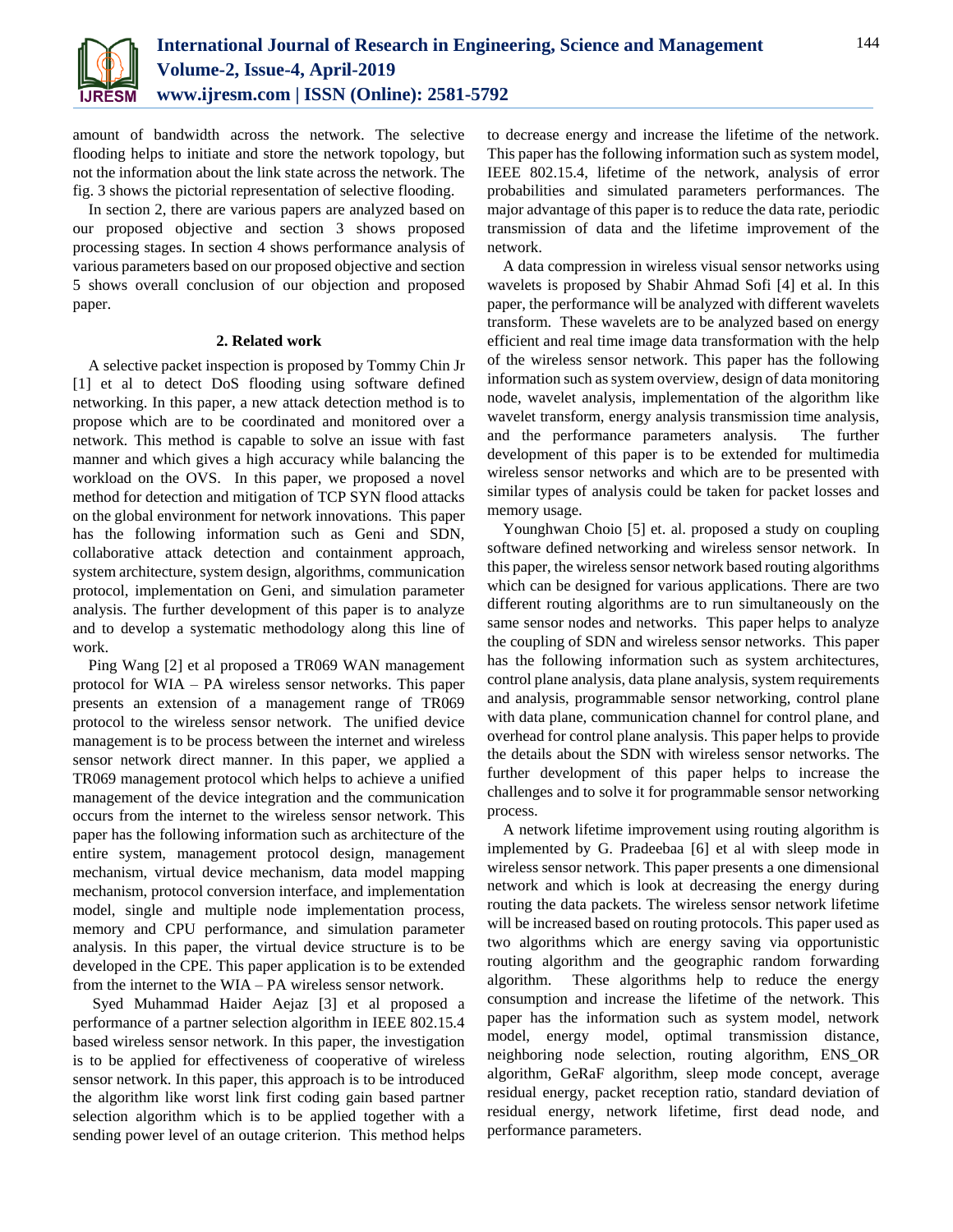

G.Sudha [7] et al proposed a network coding base real time wireless sensor network for environment monitoring. The network coding is to be implemented with the help of the cc2530 microcontroller and the performance of the network is to be evaluated by the analysis of the packet delivery ratio and packet error rate. This method helps to reduce the minimum number of transmission and the repetition of packets which can be decreased by the usage of the network coding. This paper has the following information such as architecture, algorithm analysis, performance of the network coding and the process of conventional routing and the performance evaluation of all simulated parameters. This paper gives the results as the minimum transmission a without knowing prior knowledge about the network which helps to transmit the data between sensor nodes.

A SYN flooding attack is proposed Ms. K. Geetha [8] et. al. for identification and analysis. This paper helps to analyze the various types of denial of services attacks which should be analyzed in mobile ad hoc network. SYN flooding is one type of denial of services attack, and it should be denied the further legitimate services. This paper has following information such as internet protocol, transmission control protocol, ad hoc on demand distance vector protocol, destination sequenced distance vector protocol, SYN flood identification, performance analysis, packet delivery ratio analysis, average end to end delay analysis, throughput analysis and delay or jitter analysis. The further development of this paper is to be analyzed with the node level or the network level detections are also possible which may be considered.

## **3. Proposed methodology**

We proposed an efficient way of flooding avoidance with the help of the adaptive selective flooding algorithm in wireless sensor network. This method is one of the easiest and simplest effective methods. This algorithm helps to reach data or packets from source to destination with particular selection of nodes when the flooding is to be occurred in transmission. This method is more robust compare than various existing methods.

## *A. Flooding mechanism*

There are various traditional flooding techniques are to be presented and it has various advantages based on their performance such as delivery ratio, energy efficiency, energy cost, delay analysis, power analysis etc. The flooding is to be designed, a node is to initiate a broadcasting process then a packet will reach it from its previous hosting node. When the low duty cycle of network two neighbors are to be presented these are to be denoted as wake up stage at same time. The delivery ratio of the packets should become worse based on many nodes received at simultaneously. We are analyzing a series of simulations based on the reducing the duty cycle from 100 percentages to 1 percentage present in a randomly generated network with 50 nodes. The tradition flooding method is to be adapted to the low duty cycle networks with the

permitting of multiple transmissions of the same packet and ARQ based mechanism which helps to deal with unreliable links. The figure.4 shows original flooding structure present in network. In this figure, the source node should be transmitted packets to destination based on its neighbors and dumped over loaded packets. The pseudocode shows the flooding of messages during transmissions.

## **Pseudo Code**

Input: msg.ttl – configured numbers of nodes which helps to forward the msg Msg.mid – the msg ID;  $R - mg$  receiving node; Flooding\_On () { If (R gathers msg for the first time) { R develops a predicted entry for msg in R.msglist; If  $(msg.ttl > 0)$ R forwards msg; } Else { R develops a predicted entry for msg in R.msglist Determine entries (R.msglist, msg.mid); Merge blocks (R.blockset); R drops msg; } }



Fig. 4. Original structure of flooding mechanism

# *B. System architecture and data packets*

The fig. 5 shows the framework architecture of flood route mechanism. The modules and the interactions which are to be implemented the adaptive selective algorithm each node is to be depicted which is to be represented in figure.5. Each node has one engine which helps to routing the process. Application modules help to entry data packets types and responding flooding policies with the engine. These modules are to be interacted with each other through invocations. This is to be depicted as arrows originating from the caller. In flooding, the similar data should originate from a single node, which can receive its destination through different routes. The final node and also intermediate nodes are uniquely determining the similar data packets.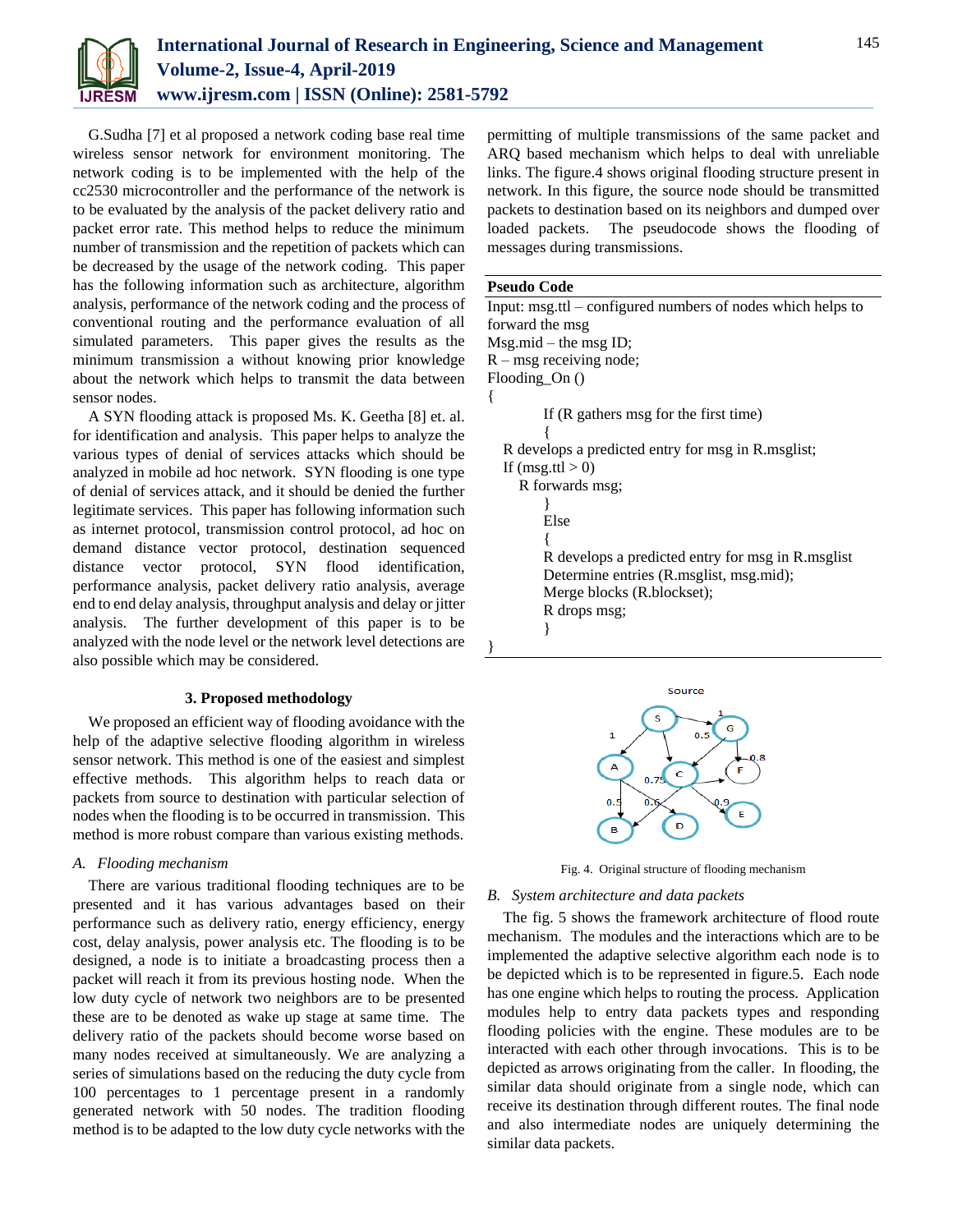



Fig. 5. Framework architecture for flooding analysis

# *C. Adaptive selective flooding algorithm*

The selective flooding routing mechanism helps to analyze the multi hop routing and it is to be targeted at environmental monitoring application and the sensor nodes are presenting in a formal tree structure which is to be linked with the single sink node. This method helps to fulfill the aim of creating the routes between the channel head to the sink node through the gateways. There are following advantages are presenting in the selective flooding mechanisms.

- In the selective flooding mechanism, nodes are to be reached at destination appropriate manner and the energy is to be saved of the remaining nodes.
- In the selective flooding, the route request packets do not present in the network which is to reduce control packet overhead.
- The route request packets are to be modified based on the computation process.
- The less amount of memory is to be required to store the packet in the routing tables.

The algorithm shows the adaptive selective flooding process present in the wireless sensor network.

#### Algorithm

Step 1: Creation of nodes and to initialize labels at each node. Step 2: Source and destination will choose based on the node energy

Step 3: Messages are transmitting from source to destination stage

Step 4: Flooding occurring on that routing path and then the flooding occur node is to be chosen and remove

Step 5: the credible path will choose based on the message content and node capability and finally information will reach at destination.

## **4. Simulation and result analysis**

We proposed an efficient way of flooding avoidance with the help of the adaptive selective flooding algorithm in wireless sensor network. This method is one of the easiest and simplest effective methods. This algorithm helps to reach data or packets from source to destination with particular selection of nodes when the flooding is to be occurred in transmission. This method is more robust compare than various existing methods. In the simulation and result stage there are various parameters are to be analyzed and it has various performances analysis graph model. Our existing model is selective flooding analysis based on DSDV routing process and our proposed model is adaptive selective flooding based on AODV routing protocol.

The table 1 shows performance parameters comparisons based on our existing and proposed mechanism.

# *A. Goodput analysis*

The Goodput is defined as the number of packet successfully reached at the destination to time period during data transmission. It is to be measured as bps (bits per second). The fig. 6 shows Goodput analysis.



Fig. 6. Goodput analysis

# *B. Reliability analysis*

The reliability is defined as the total number of packets reached at the destination to the total time taken for that process. The fig. 7 shows reliability analysis.



| Table 1     |                                   |                  |                           |                  |                           |           |  |
|-------------|-----------------------------------|------------------|---------------------------|------------------|---------------------------|-----------|--|
|             | Performance parameters comparison |                  |                           |                  |                           |           |  |
|             | Goodput (Kbps)                    |                  | <b>Reliability (bps)</b>  |                  | Packet delivery ratio     |           |  |
| <b>Time</b> | <b>Selective Flooding</b>         |                  | <b>Selective Flooding</b> |                  | <b>Selective Flooding</b> |           |  |
| (ms)        | Algorithm                         | ASF              | Algorithm                 | ASF              | Algorithm                 | ASF       |  |
|             |                                   | <b>Algorithm</b> |                           | <b>Algorithm</b> |                           | Algorithm |  |
| 10          |                                   | 10               | 1.00                      | 1.200            | 1.050                     | 1.100     |  |
| 20          | 80                                | 100              | 0.99                      | 1.20             | 0.750                     | 1.099     |  |
| 30          | 150                               | 190              | 0.8                       | 1.15             | 0.62                      | 1.088     |  |
| 40          | 200                               | 240              | 0.5                       | 1.12             | 0.955                     | 1.00      |  |
| 50          | 200                               | 240              | 0.5                       | 1.10             | 0.955                     | 1.00      |  |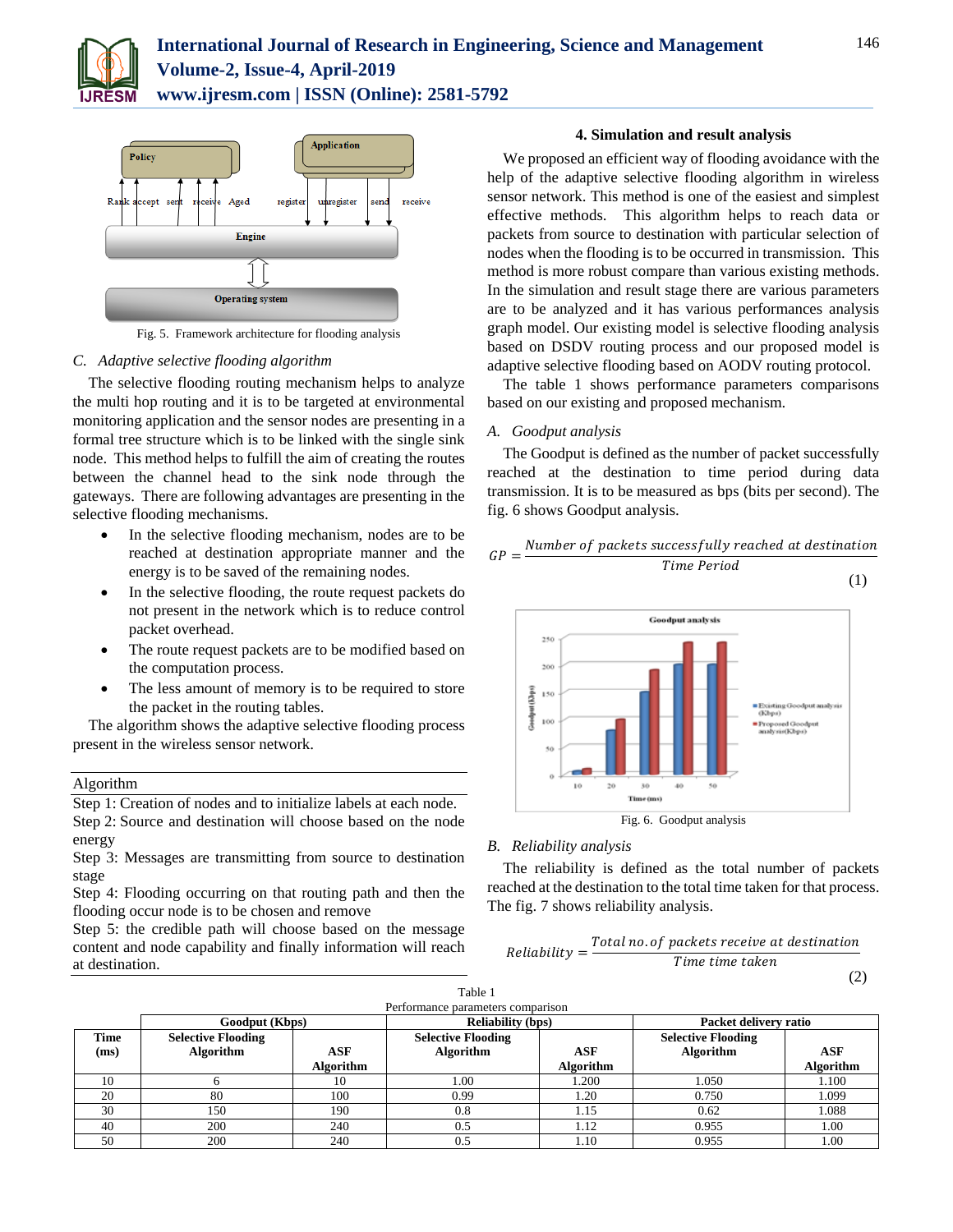



Fig. 7. Reliability analysis

# *C. Packet delivery ratio analysis*

The packet delivery ratio is defined as ratio between the total numbers of packets received by the receiver to the total number of packets generated by the sender. The figure.8 shows packet delivery ratio analysis.



*D. Jitter analysis*

| Table 2                       |                     |                      |  |  |  |  |  |
|-------------------------------|---------------------|----------------------|--|--|--|--|--|
| Comparison of Jitter analysis |                     |                      |  |  |  |  |  |
| No. of packets                | Exiting methodology | Proposed methodology |  |  |  |  |  |
|                               | 0.54                |                      |  |  |  |  |  |
| 10                            | 0.65                | 0.22                 |  |  |  |  |  |
| 20                            | 0.75                | 0.35                 |  |  |  |  |  |
| 30                            | 0.85                | 0.36                 |  |  |  |  |  |
|                               |                     | በ 39                 |  |  |  |  |  |



The jitter is defined as the delay variation in the packets received by the receiver when the packers take a time delay between source and destination. The table 2 represents the jitter analysis of existing and proposed mechanisms. The fig. 9 shows jitter analysis.

## **5. Conclusion**

We proposed an efficient way of flooding avoidance with the help of the adaptive selective flooding algorithm in wireless sensor network. This method is one of the easiest and simplest effective methods. This algorithm helps to reach data or packets from source to destination with particular selection of nodes when the flooding is to be occurred in transmission. This method is more robust compare than various existing methods. In the simulation and result stage there are various parameters are to be analyzed and it has various performances analysis graph model. Our existing model is selective flooding analysis based on DSDV routing process and our proposed model is adaptive selective flooding based on AODV routing protocol. The simulation and result gives the better result compare exiting mechanism. So our proposed methodology helps to increase packet delivery ratio, throughput and reliability of the network and to decrease the jitter of the network.

#### **References**

- [1] T. Chin, X. Mountrouidou, X. Li and K. Xiong, "Selective Packet Inspection to Detect DoS Flooding Using Software Defined Networking (SDN)," *2015 IEEE 35th International Conference on Distributed Computing Systems Workshops*, Columbus, OH, 2015, pp. 95-99.
- [2] Ping Wang, Chang Zhang, Heng Wang and XiaoYuan Xu, "A TR069 WAN management protocol for WIA-PA Wireless Sensor Networks," *2016 25th Wireless and Optical Communication Conference (WOCC)*, Chengdu, 2016, pp. 1-4.
- [3] S. M. H. Aejaz, T. Zemen and A. Springer, "Performance of a partner selection algorithm in IEEE 802.15.4 based wireless sensor networks," *2016 IEEE Topical Conference on Wireless Sensors and Sensor Networks (WiSNet)*, Austin, TX, 2016, pp. 4-6.
- [4] S. A. Sofi and R. Naaz, "Data compression in Wireless Visual Sensor networks using wavelets," *2016 International Conference on Wireless Communications, Signal Processing and Networking (WiSPNET)*, Chennai, 2016, pp. 1286-1290.
- [5] Younghwan Choi, Yunchul Choi and Yong-Geun Hong, "Study on coupling of software-defined networking and wireless sensor networks," *2016 Eighth International Conference on Ubiquitous and Future Networks (ICUFN)*, Vienna, 2016, pp. 900-902.
- [6] G. Pradeebaa and N. Lavanis, "Network lifetime improvement using routing algorithm with sleep mode in wireless sensor network," *2016 International Conference on Wireless Communications, Signal Processing and Networking (WiSPNET)*, Chennai, 2016, pp. 1572-1575.
- [7] G. Sudha, R. Prakash, A. B. Ganesh and S. V. Girish, "Network coding based real time wireless sensor network for environmental monitoring," *2016 International Conference on Wireless Communications, Signal Processing and Networking (WiSPNET)*, Chennai, 2016, pp. 1269-1272.
- [8] K. Geetha and N. Sreenath, "SYN flooding attack Identification and analysis," *International Conference on Information Communication and Embedded Systems (ICICES2014)*, Chennai, 2014, pp. 1-7.
- [9] K. Andersson and M. S. Hossain, "Heterogeneous wireless sensor networks for flood prediction decision support systems," *2015 IEEE Conference on Computer Communications Workshops (INFOCOM WKSHPS)*, Hong Kong, 2015, pp. 133-137.
- [10] J. Celestine, K. Vallepalli, T. Vinayaraj, J. Almotir and A. Abuzneid, "An energy efficient flooding protocol for enhanced security in Wireless Sensor Networks," *2015 Long Island Systems, Applications and Technology*, Farmingdale, NY, 2015, pp. 1-6.